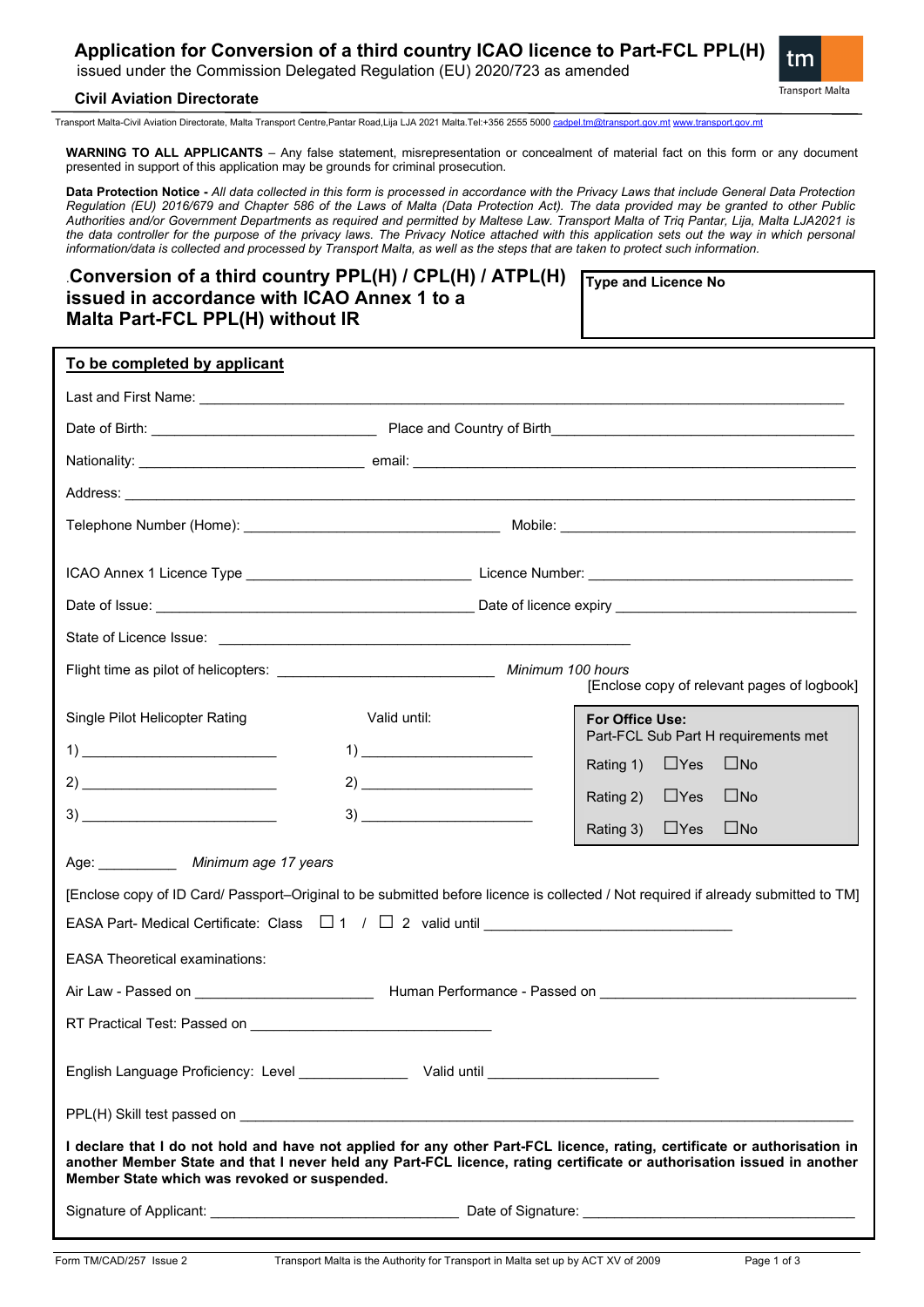

## **Civil Aviation Directorate**

Transport Malta-Civil Aviation Directorate, Malta Transport Centre,Pantar Road,Lija LJA 2021 Malta.Tel:+356 2555 5000 [cadpel.tm@transport.gov.mt](mailto:cadpel.tm@transport.gov.mt) [www.transport.gov.mt](http://www.transport.gov.mt/)

# **Submission Instructions**

|                                                                                                       | <b>Office</b><br><b>Use Only</b> |
|-------------------------------------------------------------------------------------------------------|----------------------------------|
| <b>Documents Required:</b>                                                                            |                                  |
| 1. Copy of ICAO third country licence and medical                                                     | $^\copyright$                    |
| 2. Copy of the Malta ID Card or Passport [Original must be submitted before the licence is collected] | $\circledR$                      |
| 3. Copy of Part-Medical Certificate [Original must be submitted before the licence is collected]      | $\circledS$                      |
| 4. Copy of PPL(H) theoretical knowledge examination certificate issued by Transport Malta             | $\circledast$                    |
| 5. Copy of English Language proficiency certificate issued by Transport Malta                         | $\circledS$                      |
| 6. Copy of proof that test has been completed by an RT examiner authorised by Transport Malta]        | $^{\circledR}$                   |
| 7. Log book                                                                                           | $^\circledR$                     |

# **It is important to send all the documents to avoid a delay in the issue of the licence.**

# **Transport Malta – Civil Aviation Directorate Bank Details:**

Bank Name: Bank of Valletta Bank Branch: Naxxar Bank Address: 38, Triq tal-Labour, Naxxar NXR 9020 Bank's BIC Code: VALLMTMT Sort Code: 22013 Account Holder: Transport Malta – Civil Aviation Directorate Account No: 12000580013 IBAN No: MT13VALL 22013 0000 000 12000 5800 13

**Fee**: The applicable fee in the Malta Air Navigation Order / Scheme of Charges on the Transport Malta website has to be submitted with the application.

**Queries** : If you need information send an email to [cadpel.tm@transport.gov.mt](mailto:cadpel.tm@transport.gov.mt) to the **attention** of **Personnel Licensing Section, Transport Malta Civil Aviation Directorate** – giving your contact telephone number.

**Send completed form to**: Transport Malta - CAD, Personnel Licensing Section, Pantar Road, Lija, LJA 2021, Malta